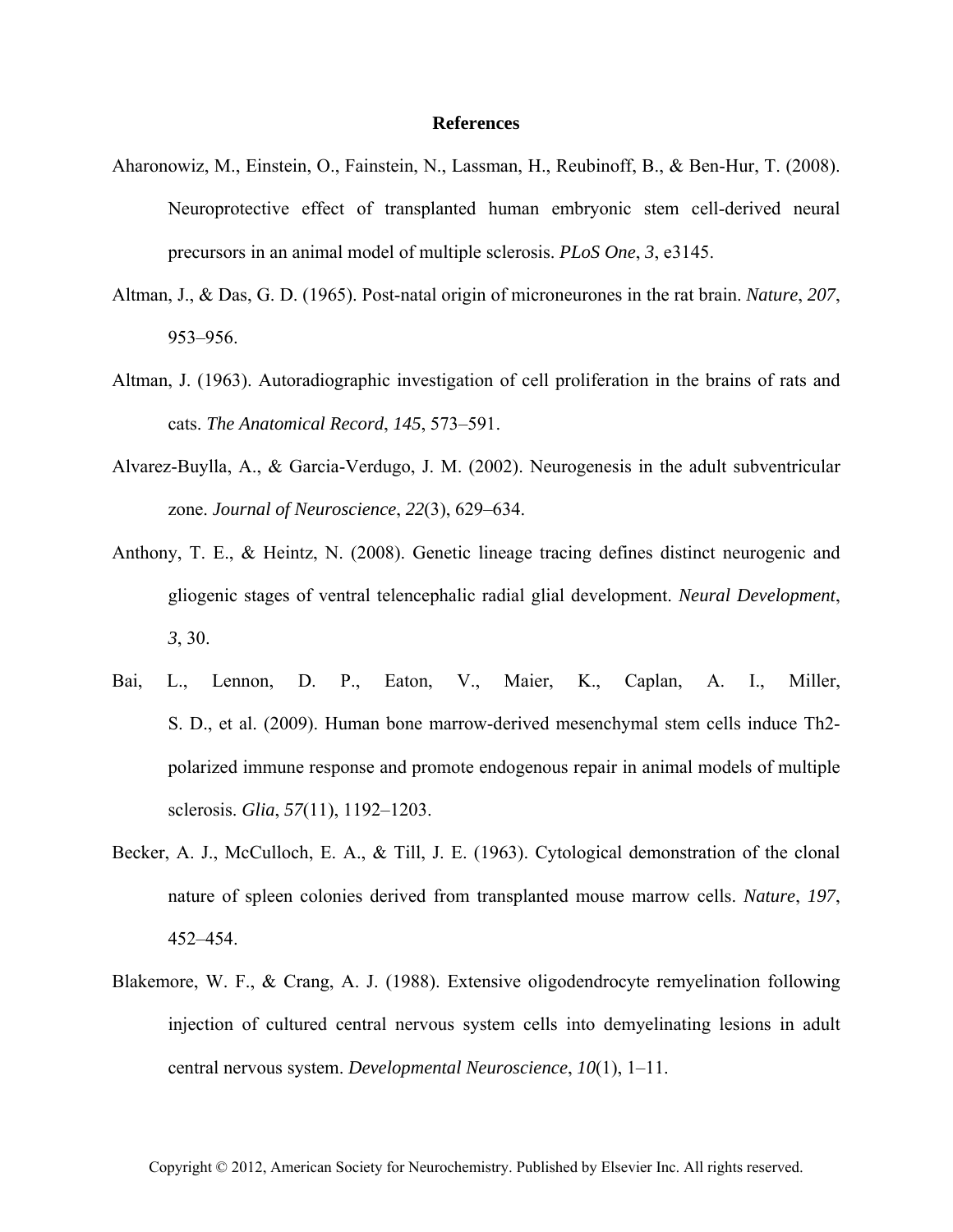- Blurton-Jones, M., Kitazawa, M., Martinez-Coria, H., Castello, N. A., Muller, F. -J., Loring, J. F., et al. (2009). Neural stem cells improve condition via BDNF in a transgenic model of Alzheimer Disease. *Proceedings of the National Academy of Sciences of the United States of America*, *106*, 13594–13599.
- Cartier, N., Hacein-B.ey-Abina, S., Von Kalle, C., Bougnères, P., Fischer, A., Cavazzana-Calvo, M., et al. (2010). Gene therapy of x-linked adrenoleukodystrophy using hematopoietic stem cells and a lentiviral vector. *Bulletin de l'Académie Nationale de Médecine*, *194*(2), 255–264.
- Conti, L., & Cattaneo, E. (2010). Neural stem cell systems: Physiological players or *in vitro* entities? *Nature Reviews Neuroscience*, *11*, 176–187.
- Dimos, J. T., Rodolfa, K. T., Niakan, K. K., Weisenthal, L. M., Mitsumoto, H., Chung, W., et al. (2008). Induced pluripotent stem cells generated from patients with ALS can be differentiated into motor neurons. *Science*, *321*, 1218–1221.
- Doetsch, F., Caille, I., Lim, D. A., García-Verdugo, J. M., & Alvarez-Buylla, A. (1999). Subventricular zone astrocytes are neural stem cells in the adult mammalian. *Brain Cell*, *97*, 1–20.
- Ebert, A. D., Yu, J., Rose, F. F., Jr, et al., Mattis, V. B., Lorson, C. L., & Thomson, J. A., et al. (2009). Induced pluripotent stem cells form a spinal muscular atrophy patient. *Nature*, *457*, 277–280.
- Einstein, O., Fainstein, N., Vaknin, I., Misrachi-Kol, R., Reihartz, E., Girgoriadis, N., et al. (2007). Neural precursors attenuate autoimmune encephalomyelitis by peripheral immunosuppression. *Annals of Neurology*, 209–218.

Einstein, O., Friedman-Levi, Y., Grigoriadis, N., & Ben-Hur, T. (2009). Transplanted neural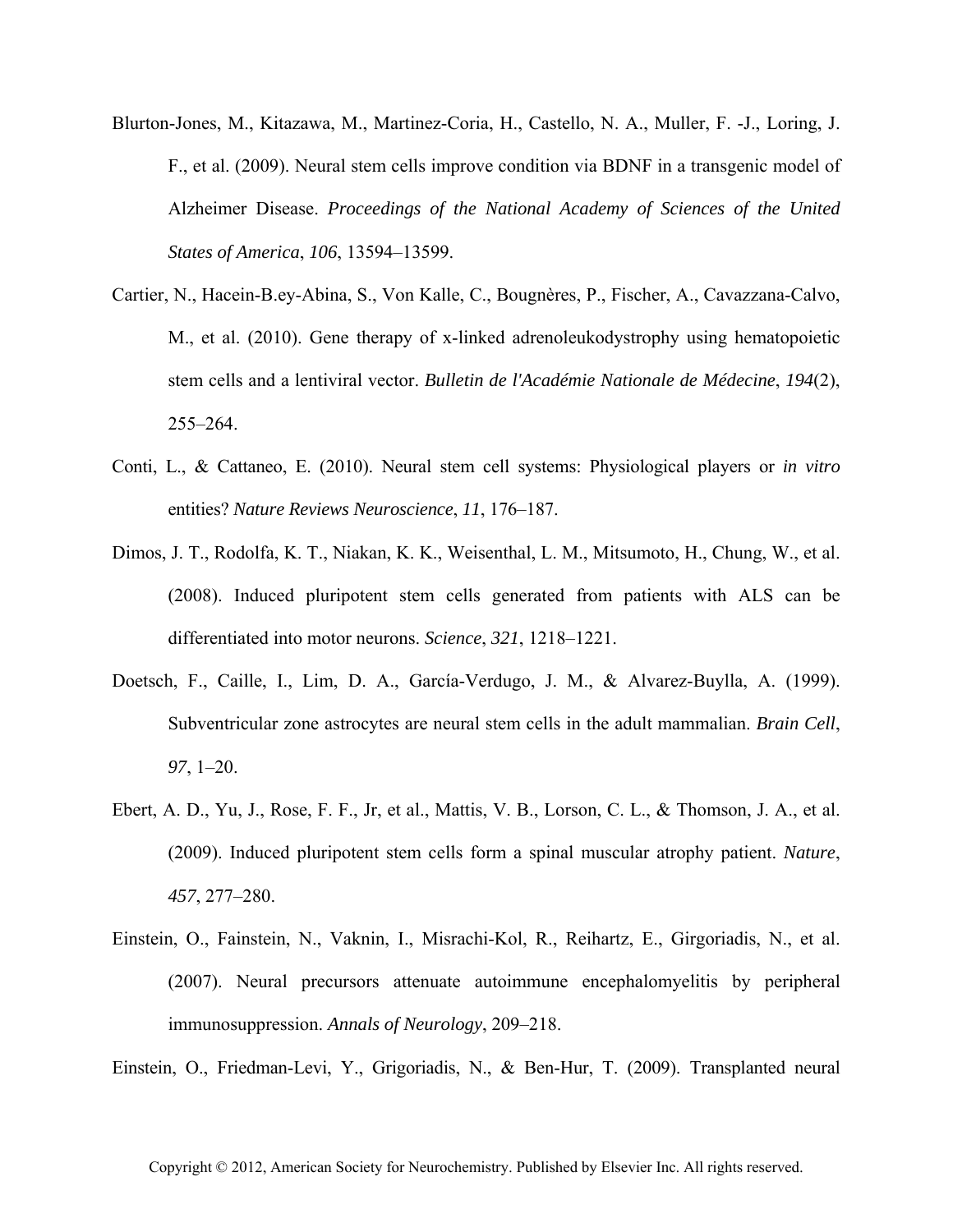precursors enhance host brain-derived myelin regeneration. *Journal of Neuroscience*, *29*, 15694–15702.

Freed, C. R., Greene, P. E., Breeze, R. E., Tsai, W. U., DuMouchel, W., Kao, R., et al. (2001). Transplantation of embryonic dopamine neurons for severe Parkinson's disease. *The New England Journal of Medicine*, *344*, 710–719.

Gage, F. H. (2000). Mammalian neural stem cells. *Science*, *287*, 1433–1438.

- Hemmati, H. D., Nakano, I., Lazareff, J. A., Masterman-Smith, M., Geschwind, D. H., Bronner-Fraser, M., et al. (2003). Cancerous stem cells can arise from pediatric brain tumors. *Proceedings of the National Academy of Sciences of the United States of America*, *100*(25), 15178–15183.
- Kosodo, Y., Toida, K., Dubreuil, V., Alexandre, P., Schenk, J., Kiyokage, E., et al. (2008). Cytokinesis of neuroepithelial cells can divide their basal process before anaphase. *EMBO Journal*, *27*(23), 3151–3163.
- Lachapelle, F., Gumpel, M., Baulac, C., & Jacque, C. (1983). Transplantation of fragments of CNS into the brains of shiverer mutant mice: Extensive myelination by transplanted oligodendrocytes. *Developmental Neuroscience.*, *6*, 326–334.
- Lindvall, O., Brundin, P., Widner, H., Rehncrona, S., Gustavii, B., Frackowiak, R., et al. (1990). Grafts of fetal dopamine neurons survive and improve motor function in Parkinson's disease. *Science*, *247*(4942), 574–577.
- Lindvall, O., Rehncrona, S., Gustavii, B., Brundin, P., Astedt, B., Widner, H., et al. (1988). Fetal dopamine-rich mesencephalic grafts in Parkinson's disease. *Lancet*, *2*(8626-8627), 1483– 1484.

McKay, R. G. (1997). Stem cells in the central nervous system. *Science*, *276*, 66–71.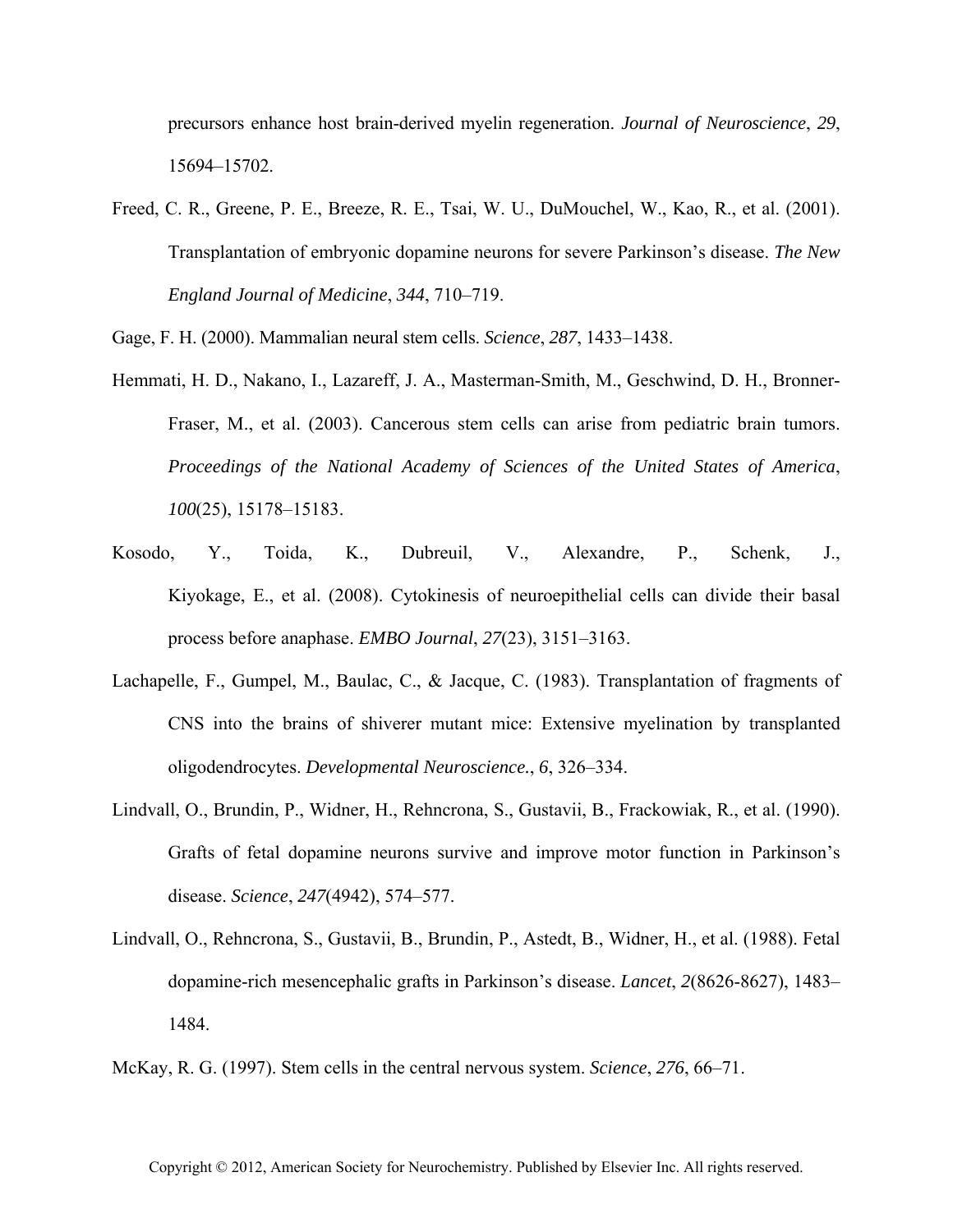- Morrison, S. J., White, P. M., Zock, C., & Anderson, D. J. (1999). Prospective identification, isolation by flow cytometry, and *in vivo* self-renewal of multipotent mammalian neural crest stem cells. *Cell*, *96*(5), 737–749.
- Olanow, C. W., Goetz, C. G., Kordower, J. H., Stoessl, A. J., Sossi, V., Brin, M. F., et al. (2003). A double-blind controlled trial of bilateral fetal nigral transplantation in Parkinson's disease. *Annals of Neurology*, *54*, 403–414.
- Olanow, C. W., Gracies, J. M., Goetz, C. G., Stoessl, A. J., Freeman, T., Kordower, J. H., et al. (2009). Clinical pattern and risk factors for dyskinesias following fetal nigral transplantation in Parkinson's disease: A double blind video-based analysis. *Movement Disorders*, *24*(3), 336–343.
- Piccirillo, S. G. M., Binda, E., Fiocco, R., Vescovi, A. L., & Shah, K. (2009). Brain cancer stem cells. *Journal of Molecular Medicine*, *87*, 1087–1095.
- Pluchino, S., Quattrini, A., Brambilla, E., Gritti, A., Salani, G., Dina, G., et al. (2003). Injection of adult neurospheres induces recovery in a chronic model of multiple sclerosis. *Nature*, *422*, 688–694.
- Redmond, D. E., Jr, Bjugstad, K. B., Teng, Y. D., Ourednik, V., Ourednik, J., Wakeman, D. R., et al. (2007). Behavioral improvement in a primate Parkinson's model is associated with multiple homeostatic effects of human neural stem cells. *Proceedings of the National Academy of Sciences of the United States of America*, *104*(29), 12175–12180.
- Reynolds, B. A., & Weiss, S. (1992). Generation of neurons and astrocytes from isolated cells of the adult mammalian central nervous system. *Science*, *255*, 1707–1710.
- Singh, S. K., Hawkins, C., Clarke, I. D., Squire, J. A., Bayani, J., Hide, T., et al. (2004). Identification of human brain tumour initiating cells. *Nature*, *432*(7015), 396–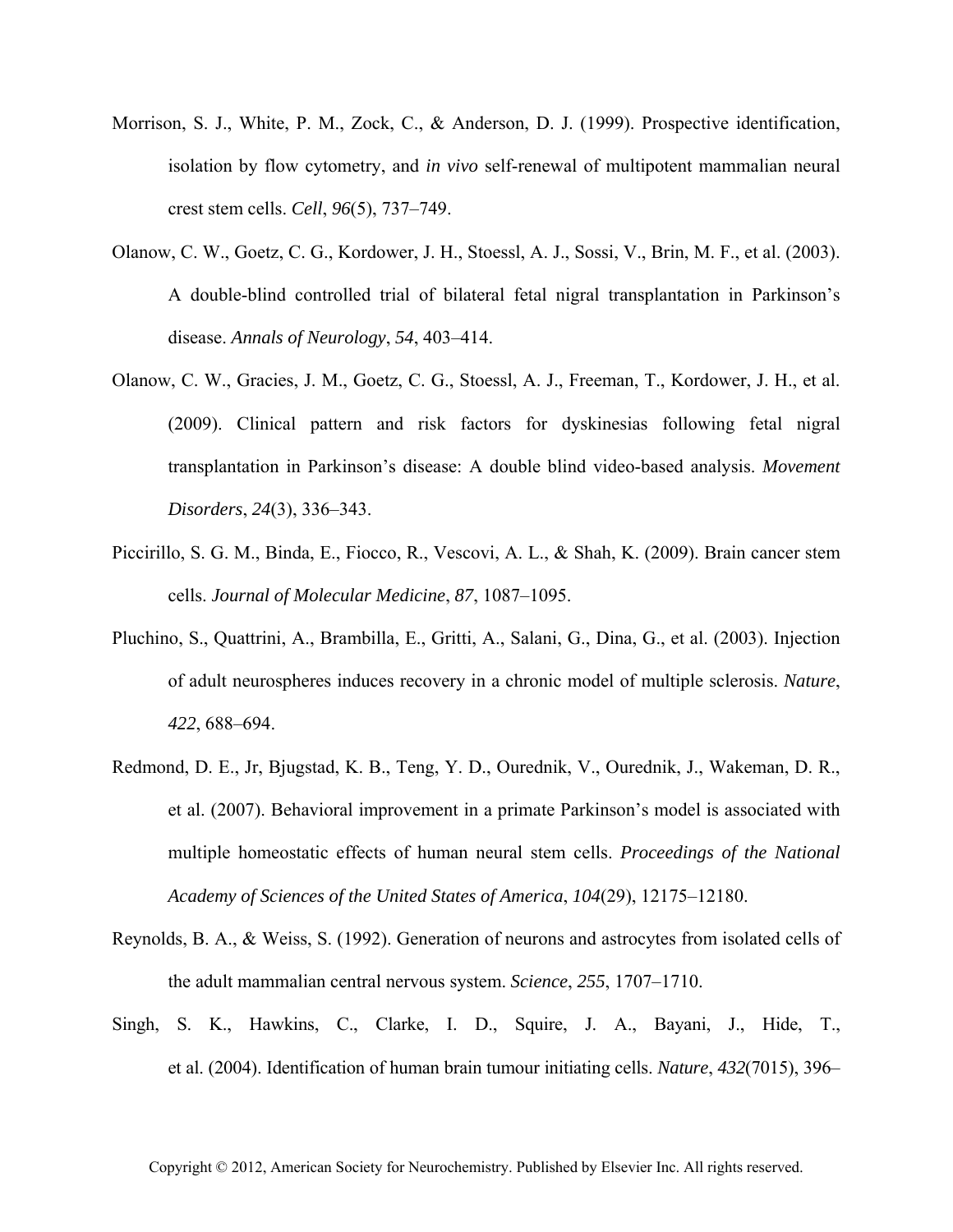401.

- Suh, H., Consiglio, A., Ray, J., Sawai, T., D'Amour, K. A., & Gage, F. H. (2007). *In vivo* fate analysis reveals the multipotent and self renewal capacities of Sox2 neural stem cells in the adult. *Cell Stem Cell*, *1*, 515–528.
- Takahashi, K., & Yamanaka, S. (2006). Induction of pluripotent stem cells from mouse embryonic and adult fibroblast cultures by defined factors. *Cell*, *126*, 663–676.
- Tamaki, S. J., Jacobs, Y., Dohse, M., Capela, A., Cooper, J. D., Reitsma, M., et al. (2009). Neuroprotection of host cells by human central nervous system stem cells in a mouse model of infantile neuronal ceroid lipofuscinosis. *Cell Stem Cell*, *25*(3), 310–319.
- Temple, S. (2001). The development of neural stem cells. *Nature*, *414*(6859), 112–117.
- Thomson, J. A., Itskovitz-Eldor, J., Shapiro, S. S., Waknitz, M. A., Swiergiel, J. J., & Marshall, V. S., et al. (1998). Embryonic stem cell lines derived from human blastocysts. *Science*, *282*, 1145–1147.
- Till, J. E., McCulloch, E. A., Marshall, V. S., & Jones, J. M. (1961). A direct measurement of the radiation sensitivity of normal mouse bone marrow cells. *Radiation Research*, *14*, 213.
- Toma, J. G., Akhavan, M., Fernandes, K. J., Barnabé-Heider, F., Sadikot, A., & Kaplan, D. R., et al. (2001). Isolation of multipotent adult stem cells from the dermis of mammalian skin. *Nature Cell Biology*, *3*(9), 778–784.
- Uccelli, A., Pistoia, V., Moretta, L., Kaplan, D. R., & Miller, F. D. (2007). Mesenchymal stem cells: A new strategy for immunosuppression? *Trends in Immunology*, *28*, 219–226.
- Wilmut, I., Schnieke, A. E., McWhir, J., Kind, A. J., & Campbel, K. H. S. (1997). Viable offspring derived from fetal and adult mammalian cells. *Nature*, *385*, 810–813.